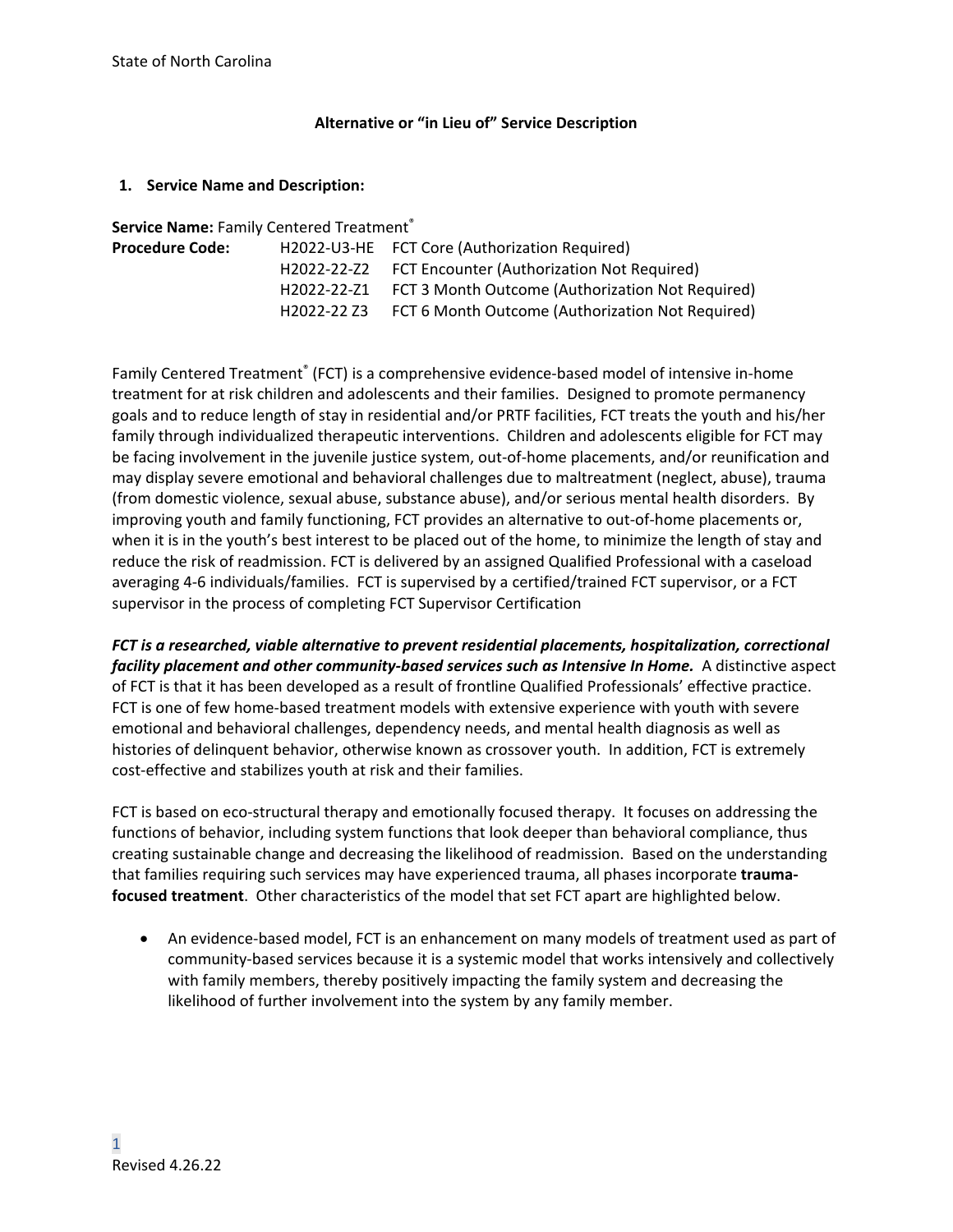- FCT was designed to be flexible to meet the needs of youth, family, and their community. The Qualified Professional-based model in large part had its formative years of development in North Carolina and has since been successfully established in several other states.
- FCT is provided by FCT Certified or in-training credentialed staff, who must complete the rigorous FCT certification program.
- A distinct and meaningful aspect of FCT is in determining whether a family is truly engaged in treatment or not. Many comparable models typically define engagement as two to three sessions. FCT, however, defines engagement in treatment as the completion of five sessions.
- Transitional indicators are utilized to assist the family in recognizing how they are moving through the treatment process. These indicators are determined by the family's progress and not by designated timeframes. This allows the family system to move through treatment at a pace specific to their needs. It also enables the family to feel empowered in the FCT process.
- Fifteen fidelity measures indicate progression through the phases of FCT treatment.
- A unique feature of FCT is the Giving Back Project. As part of the FCT phases, the family engages in a project that strengthens their ties to the community, builds their self-esteem, and provides an opportunity to bond further and to practice the skills they've learned.

FCT outcomes compare favorably with the best in the field, especially on such key dimensions such as:

- Success in preventing out of home placement
- Reunification
- Engagement rates
- Customer satisfaction and
- Readmission

Specific treatment techniques are integrated from empirically supported behavioral and family therapies including eco-structural and emotionally focused treatment. In addition to focusing on the youth, FCT also engages the family in treatment. FCT Qualified Professionals strengthen the family's problemsolving skills and operant family functioning systems, including how they communicate, handle conflict, meet the needs for closeness, and manage the tasks of daily living that are known to be related to poor outcomes for children/youth. The Qualified Professional, in conjunction with the youth, family, and other stakeholders, develops an individualized treatment plan. Using established psychotherapeutic techniques and intensive family therapy, the Qualified Professional works with the entire family, or a subset of the family, to implement focused interventions and behavioral techniques designed to:

- Enhance problem-solving
- Improve limit-setting
- Develop risk management techniques and safety plans
- Enhance communication
- Build skills to strengthen the family
- Advance therapeutic goals
- Improve ineffective patterns of interaction
- Identify and utilize natural supports and community resources for the youth and parent/caregiver(s) in order to promote sustainability of treatment gains

FCT's personalized interventions are designed to strengthen the family's capacity to improve the youth's functioning in the home and community with a goal of preventing the need for a youth's admission to an inpatient hospital, psychiatric residential treatment facility, or other residential treatment setting.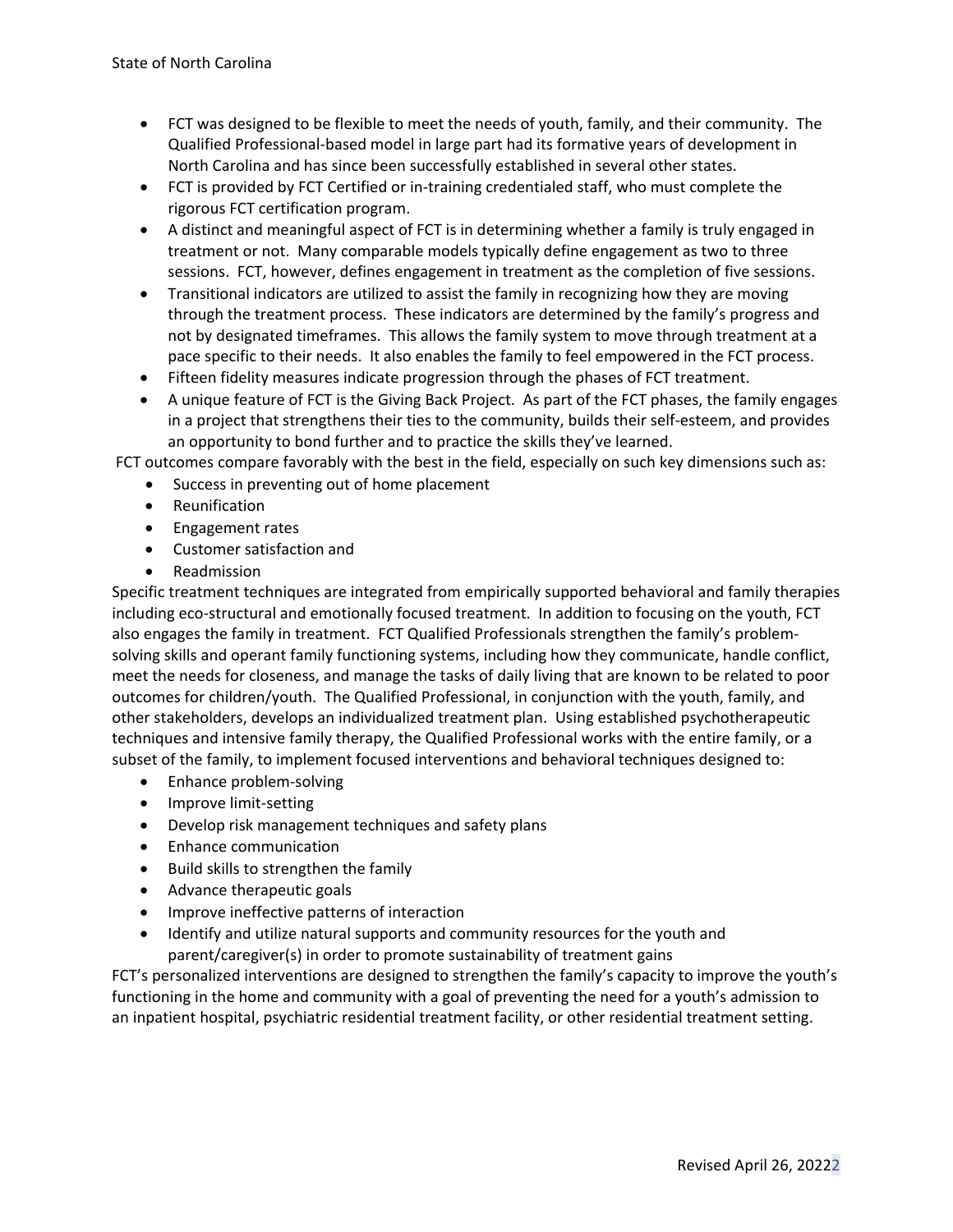FCT utilizes a highly thorough and frequent session schedule to promote change for families with intensive needs.

FCT Qualified Professionals is best delivered with a minimum of two multiple-hour sessions per week but flexibility is allowed are expected to provide a minimum of two multiple-hour sessions per week and increase this as indicated by the youth and family's evolving needs as documented in the PCP. Frequent, intensive therapy in the context of the family/home setting facilitates sustainable change via immediate and on-site enactments or coaching to parents, offering support where and when suggestions are most needed. Phone contact and consultation are provided as part of the intervention. In addition, unlike other in-home models, the first and last month of FCT treatment—joining and discharge respectively are not tied to the minimum standard due to reflect the titration up and down of service provision.

With FCT, a Qualified Professional is available 24 hours a day, seven days a week during each phase of FCT to provide additional support and crisis services as indicated.

When/where applicable, best practice standards of in home therapy are paramount. All FCT Qualified Professionals are expected to understand and abide by best practice standards for in home therapy including but not limited to safety of client/family/others & self; coordination of services including medical, on-call and crisis service; quick and timely responses to intake of services; and interventions that are timely, accessible, and not experimental in nature.

| Population                                                  | <b>Age Ranges</b> | <b>Projected Numbers</b>                                    | <b>Characteristics</b>                                                                                                                                                                                                                                                                                                                                                                                                                                                                                                                                                                                                         |
|-------------------------------------------------------------|-------------------|-------------------------------------------------------------|--------------------------------------------------------------------------------------------------------------------------------------------------------------------------------------------------------------------------------------------------------------------------------------------------------------------------------------------------------------------------------------------------------------------------------------------------------------------------------------------------------------------------------------------------------------------------------------------------------------------------------|
| Children with<br>behavioral<br>and/or<br>emotional<br>needs | $3 - 20$          | 2,625 Medicaid<br>funded and State<br>Funded<br><b>IIHS</b> | Characteristics of a family that may be<br>an appropriate referral to FCT include<br>but are not limited to the following<br>(for Medical Necessity requirements,<br>please see Utilization Management<br>section below):<br>Significant family functioning issues<br>a step down from a higher level of care<br>there has been DSS involvement in the last<br>year<br>there has been Juvenile Justice<br>involvement in the last 6 months<br>there has been a behavioral health<br>Emergency Room visit and/or<br>hospitalization in the last 6 months<br>there have been multiple school<br>suspensions within the past year |
|                                                             |                   |                                                             | there have been crisis intervention in the<br>last 6 months to include (but not exclusive                                                                                                                                                                                                                                                                                                                                                                                                                                                                                                                                      |

## **Description:**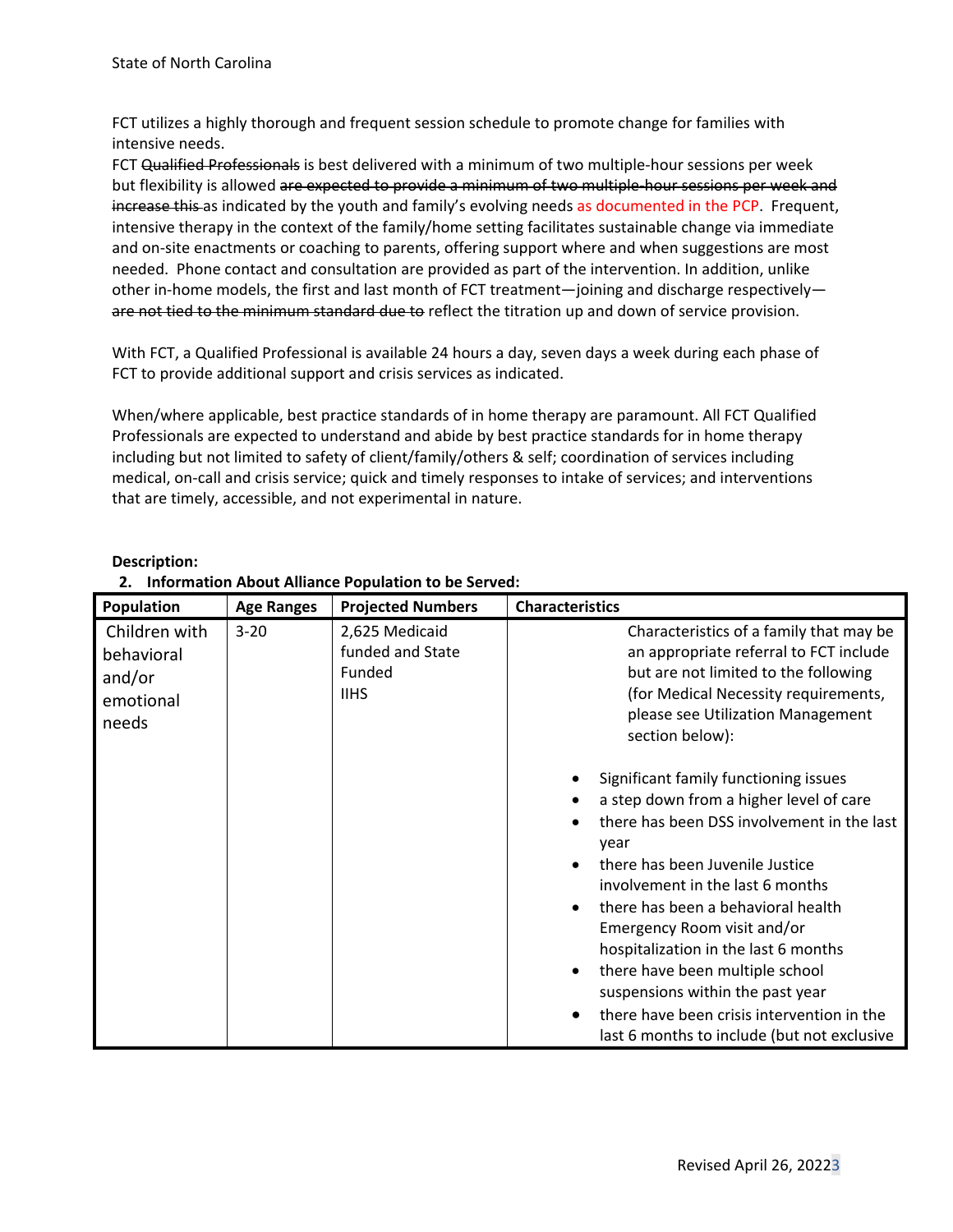|  | of) law enforcement involvement, crisis                        |
|--|----------------------------------------------------------------|
|  | line calls, mobile crisis service,                             |
|  | emergency crisis bed stay                                      |
|  | physical abuse                                                 |
|  | verbal abuse                                                   |
|  | sexual abuse                                                   |
|  | physical neglect                                               |
|  | emotional neglect                                              |
|  | parent or caretaker that abuses                                |
|  | substances                                                     |
|  | parent or caretaker that is the victim of<br>domestic violence |
|  | parent or caretaker that has a mental<br>health diagnosis      |
|  | the loss of a parent or caretaker to                           |
|  | divorce, abandonment or death                                  |
|  | a parent or caretaker that is incarcerated                     |
|  | a traumatic event that is significantly<br>$\bullet$           |
|  | impacting the stability of the family or                       |
|  | members of the family unit                                     |

## **3. Treatment Program Philosophy, Goals and Objectives: Treatment Program Philosophy:**

## **Family Centered Treatment® Philosophy**

The evidence-based model Family Centered Treatment® (FCT©) is founded in the belief that families seemingly stuck in a downward spiral can make positive, lasting changes. Resilience theory holds that children and families have the capacity to function well in the face of significant life challenges. Because of this belief, all aspects of treatment value the youth and family's voice in the process and employ strength-based approaches that focus on hope rather than on deficits, challenges, and barriers. The intention is to promote permanency goals while preserving the dignity of youth and families within their culture and community.

FCT's origins derive from Qualified Professionals' efforts to find practical, commonsense solutions for families faced with forced removal of their children from the home or dissolution of the family, due to both external and internal stressors and circumstances. FCT is an alternative model grounded in the use of sound and research-based treatment. Personalized techniques are integrated from empirically supported behavioral and family therapies and services are provided frequently, with FCT Qualified Professionals available 24/7 to support the youth and family when needed. Addressing needs while observing strengths and patterns of interaction as they are happening allows skilled Qualified Professionals to help families create change in the core components of family functioning.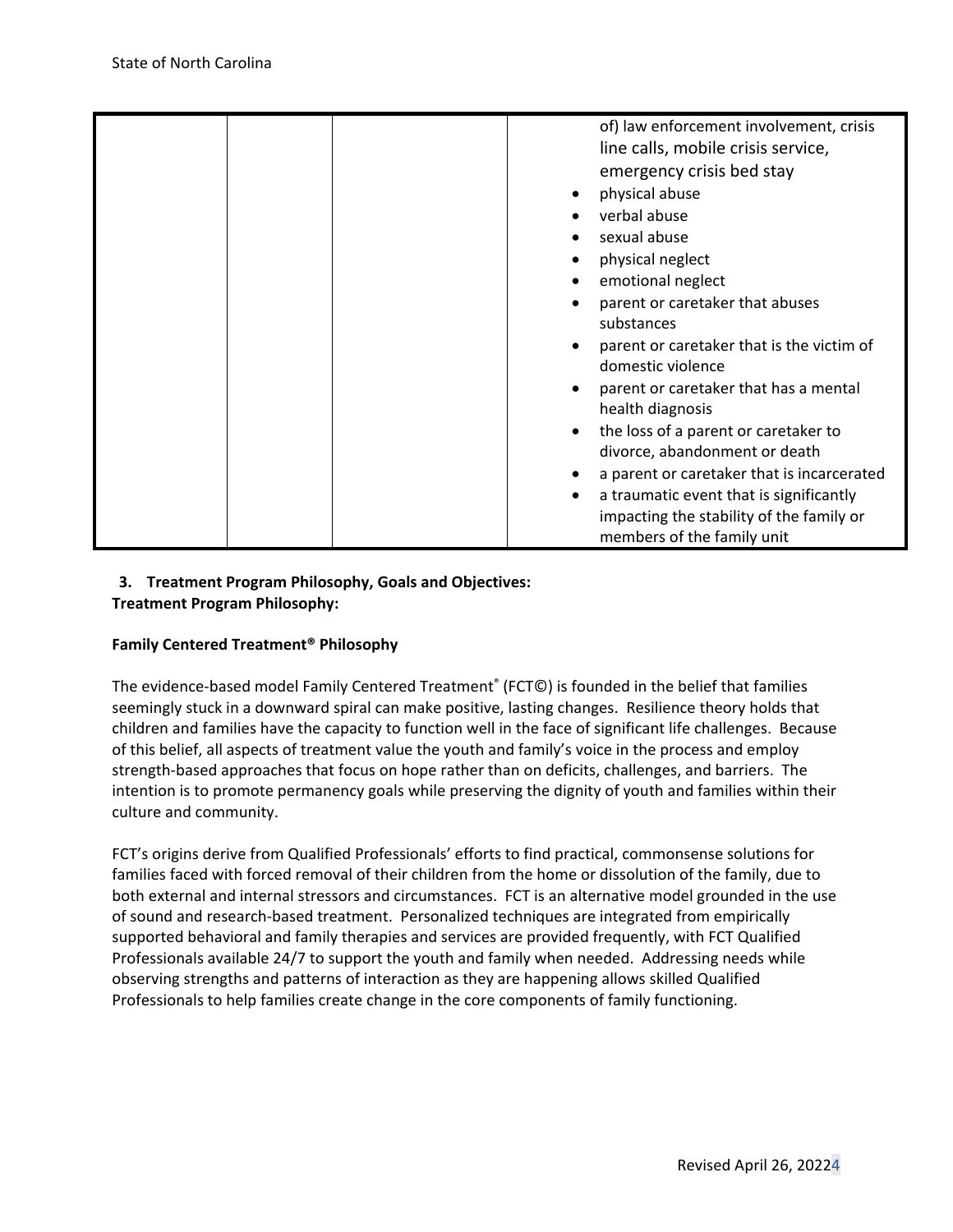Another guiding principle of FCT is that it is family centered. While the referred client is integral to the treatment process, FCT is a family system model of home-based treatment, and treatment can and does occur with other members when their behaviors or roles are critical to the progress of the referred family member (client). All phases of FCT involve the family intensively in treatment. During the assessment phase, the family defines their "family constellation," and those members are invited to participate in the structural family assessment and subsequent treatment activities as directed. Other individuals who may have key roles in the youth's wellbeing (e.g., caregivers, stakeholders, psychiatrists, etc.) are also viewed as critical to the success of FCT and are, at minimum, informed of treatment progress. They can be more integrally involved based on the family's need.

In addition, FCT places emphasis on the value of support systems—both during and after treatment. FCT develops a system of community resources and natural supports based on the youth and family's needs and preferences to enhance the individualized treatment plan by providing opportunities for further skill development. Building a network of support will also promote sustainable outcomes by providing the youth and family with resources to utilize after discharge.

## **Objectives and Goals:**

The overarching objective of providing FCT to families is to keep children safe and thriving in their home environment. Specifically, the objective of FCT is to provide an alternative to out-of-home placements, minimize the length of stay in out-of-home placements, and reduce the risk of additional out-of-home placements by improving child/youth and family functioning. To achieve this, targeted goals for FCT include:

- Decrease in crisis episodes and inpatient stays
- Decrease in the length of stay in inpatient, crisis facilities, PRTF, and other residential placements
- Decrease in emergency room visits
- Successfully engage families in treatment (target = 85% of families)
- Maintain low readmission rate (target = less than 10% of clients will require future FCT services minimally six months post discharge because of an increase in sustainability and stability due to focus on family functioning)
- Reduce or eliminate symptoms, including antisocial, aggressive, violent behaviors or those symptoms related to trauma or abuse/neglect
- Achieve permanency goals (target = 80% of clients will either remain in their home, reunite with their family, live independently or have a planned placement upon discharge)
- Improve and sustain developmentally appropriate functioning in specified life domains
- Enable family stability via preservation of or development of a family placement
- Enable the necessary changes in the critical areas of family functioning that are the underlying causes for the risk of family dissolution
- Reduce hurtful and harmful behaviors affecting family functioning
- Develop an emotional and functioning balance in the family so that the family system can cope effectively with any individual members' intrinsic or unresolvable challenges
- Enable changes in referred client behavior to include family system involvement so that changes are not dependent upon the Qualified Professional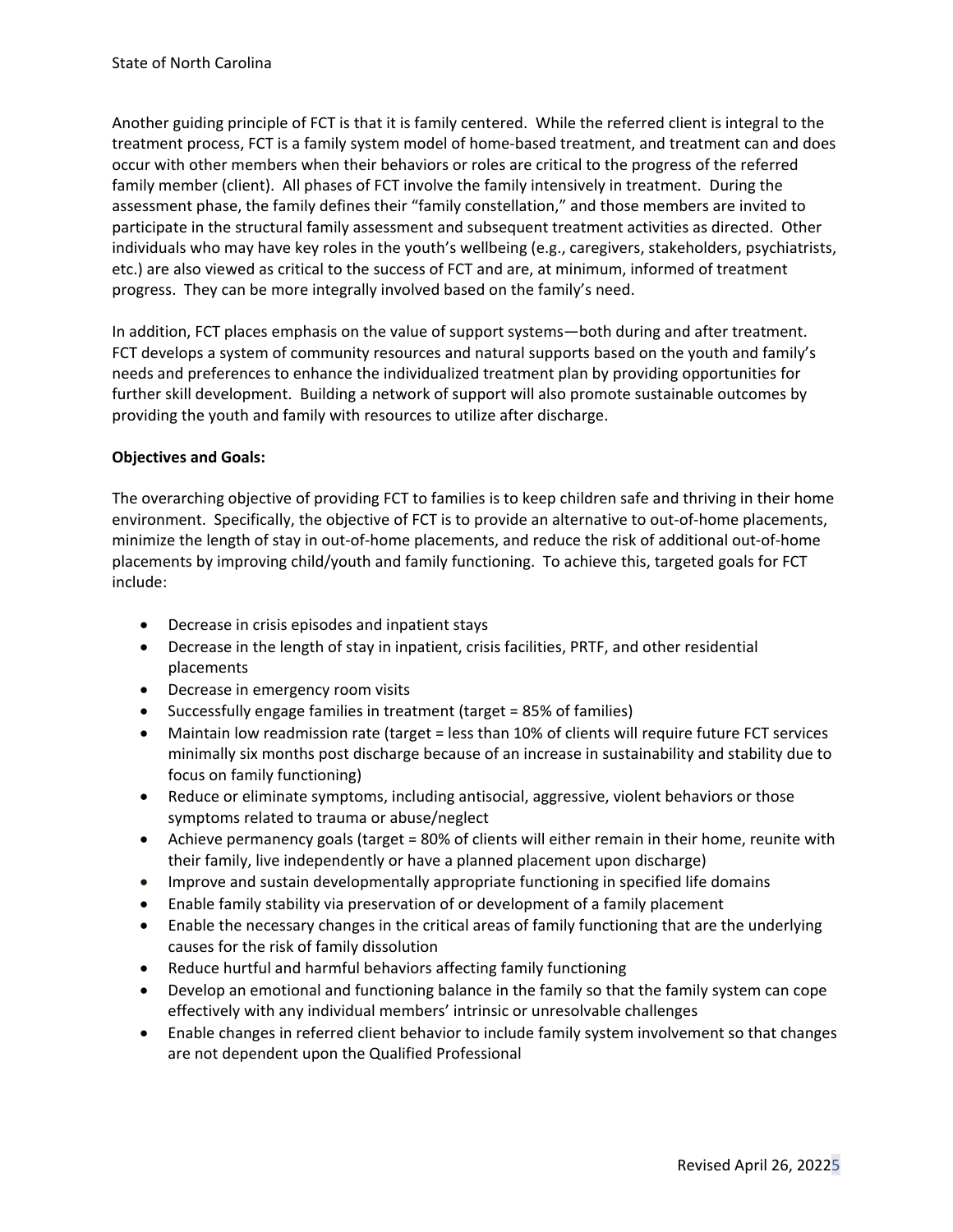- Enable discovery and effective use of the intrinsic strengths necessary for sustaining the changes made and enabling stability
- **4. Expected Outcome as identified by the Family Centered Treatment Foundations:**

Decrease in trauma symptomology Improved family functioning Improved functioning in the home, school and community settings Increased utilization of learned coping skills and social skills Increased utilization of natural supports in the community Increased capacity to monitor and manage the individual's behavior

### **Expected Outcomes Measured by Alliance Health:**

- Decrease in crisis episodes and inpatient stays
- Decrease in the length of stay in inpatient, crisis facilities, PRTFs and other Residential Placements
- Decrease In Emergency Room Visits
- 85% of families will successfully engage in treatment
- Less than 10% of clients will need future FCT services minimally 6 months post discharge because of an increase in sustainability and stability due to focus on family functioning
- 80% of clients will either remain in their home, reunite with their family, live independently or have a planned placement upon discharge

### **5. Utilization Management:**

### **Entrance Criteria**

### **The beneficiary is eligible for this service when all of the following are met:**

- a. there is a mental health or substance use disorder diagnosis (as defined by the DSM-5, or any subsequent editions of this reference material), other than a sole diagnosis of intellectual and developmental disability;
- b. the beneficiary has a caregiver who is willing to participate with service providers for the duration of the treatment
- c. there is significant family functioning issues (to include areas such as Problem Solving, Communication, Role Performance, Affective Responsiveness and Involvement, and Behavioral Control) that have been assessed and indicate that the beneficiary would benefit from family systems work );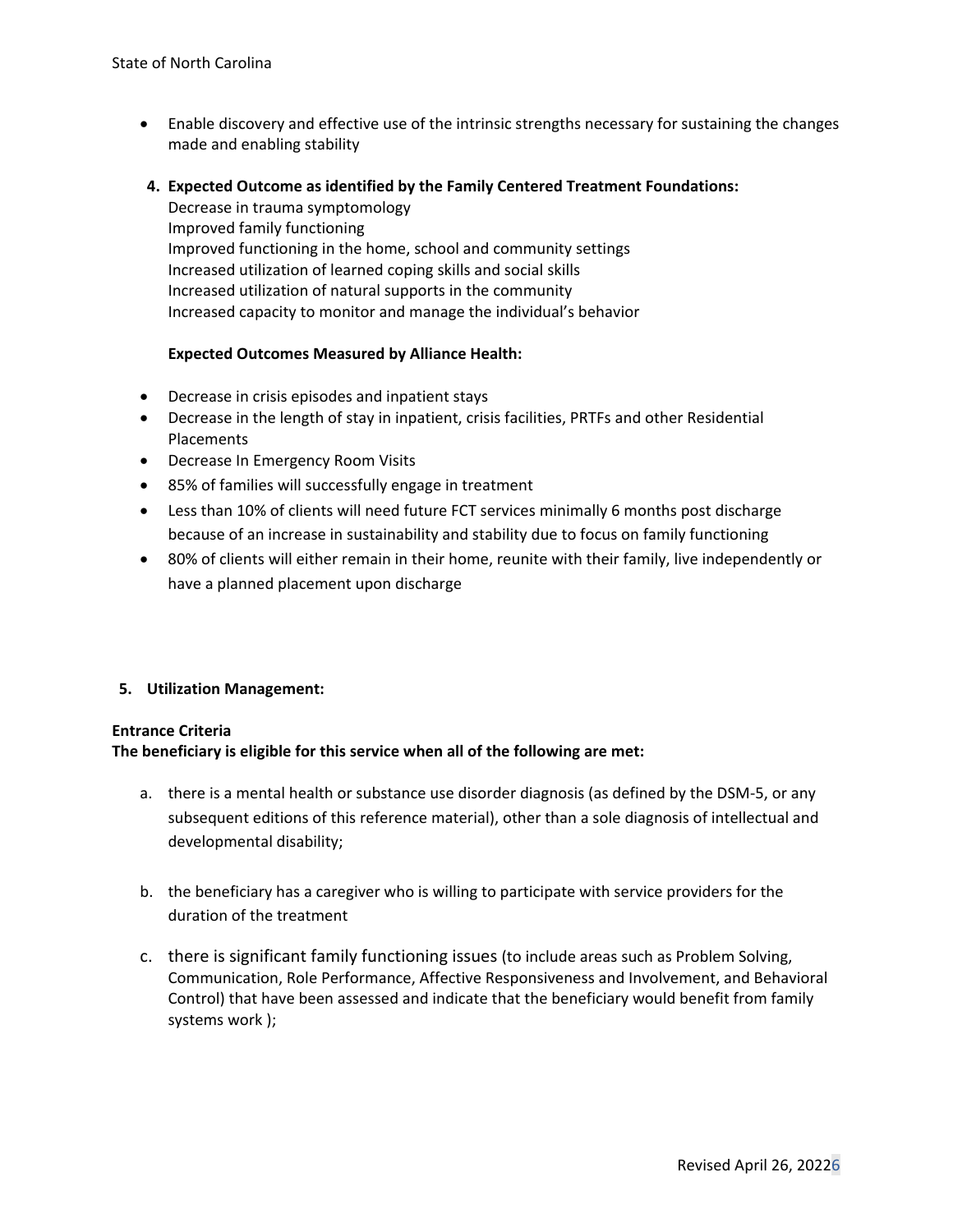- d. based on the current comprehensive clinical assessment, this service is indicated and outpatient treatment services were considered or previously attempted, but were found to be inappropriate or not effective;
- e. the beneficiary has current symptoms or behaviors indicating the need for a crisis intervention as evidenced by suicidal or homicidal ideation, physical aggression toward others, self-injurious behavior, serious risk taking behavior (running away, sexual aggression, sexually reactive behavior, or substance use);
- f. the beneficiary's symptoms and behaviors are unmanageable at home, school, or in other community settings due to the deterioration of the beneficiary's mental health or substance use disorder condition, requiring intensive, coordinated clinical interventions;
- g. the beneficiary is at imminent risk of out-of-home placement based on the beneficiary's current mental health or substance use disorder clinical symptomatology, or is currently in an out-ofhome placement and a return home is imminent; and
- h. there is no evidence to support that alternative interventions would be equally or more effective, based on North Carolina community practice standards (Best Practice Guidelines of the American Academy of Child and Adolescent Psychiatry, American Psychiatric Association, American Society of Addiction Medicine).

### **Entrance Process**

The process for a beneficiary to enter this service includes:

- a comprehensive clinical assessment that demonstrates medical necessity shall be completed prior to provision of this service. If a substantially equivalent assessment is available, reflects the current level of functioning**,** and contains all the required elements as outlined in community practice standards as well as in all applicable federal and state requirements, it may be used as part of the current comprehensive clinical assessment.
- Relevant diagnostic information shall be obtained and included in the PCP.
- For Medicaid FCT services, a signed service order shall be completed by a physician, licensed psychologist, physician assistant, or nurse Qualified Professional according to his or her scope of practice. Each service order shall be signed and dated by the authorizing professional and shall indicate the *date* on which the service was ordered. A service order shall be in place *prior to* or on the day that the service is initially provided in order to bill Medicaid for the service. The service order shall be based on a comprehensive clinical assessment of the beneficiary's needs.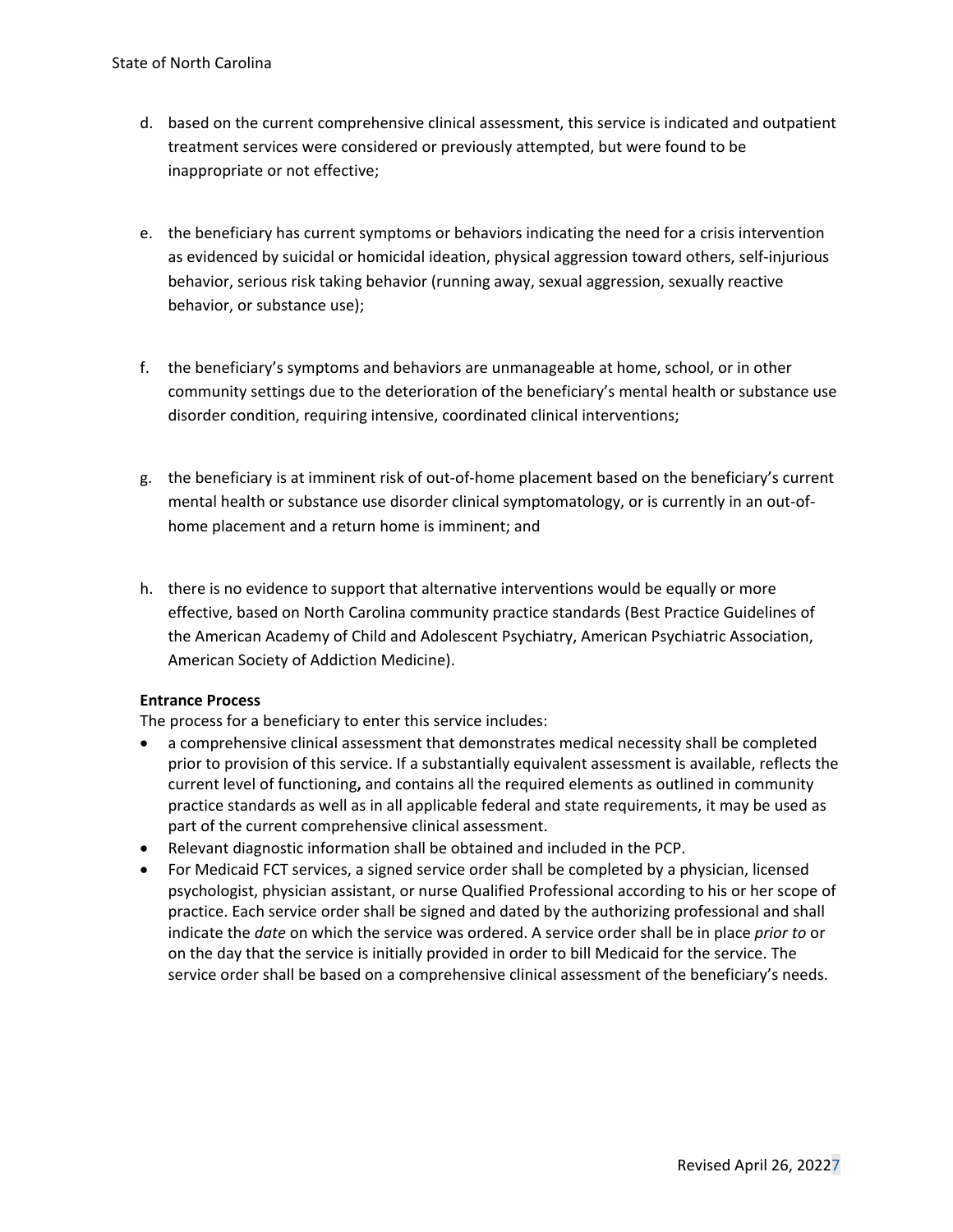Prior authorization by the Medicaid approved vendor is required for Medicaid funded FCT services on or before the first day of service. To request the initial authorization, submit the required clinical information to the Medicaid approved vendor for review.

## **Continued Stay Criteria**

The beneficiary is eligible to continue this service if the desired outcome or level of functioning has not been restored, improved, or sustained over the time frame outlined in the beneficiary's PCP; or the beneficiary continues to be at risk for out-of-home placement, based on current clinical assessment, history, and the tenuous nature of the functional gains.

## **AND**

One of the following applies:

a. The beneficiary/family is making satisfactory progress toward meeting goals and there is documentation that supports that continuation of this service will be effective in addressing the goals outlined in the PCP;

b. The beneficiary/family is making some progress, but the specific interventions in the PCP need to be modified so that greater gains, which are consistent with the beneficiary's premorbid level of functioning, are possible; or

c. The beneficiary/family fails to make progress, or demonstrates regression, in meeting goals through the interventions outlined in the PCP. The beneficiary's diagnosis should be reassessed to identify any unrecognized co-occurring disorders, and interventions or treatment recommendations shall be revised based on the findings. This includes consideration of alternative or additional services.

## **Discharge Criteria**

The beneficiary meets the criteria for discharge if support systems for the family have been put into place, and any one of the following applies:

a. The beneficiary has achieved goals and is no longer in need of FCT services;

b. The beneficiary's level of functioning has improved with respect to the goals outlined in the PCP, inclusive of a transition plan to step down to a lower level of care;

c. The beneficiary is not making progress or is regressing, and all reasonable strategies and interventions have been exhausted, indicating a need for more intensive services;

d. The beneficiary or legally responsible person no longer wishes to receive FCT services; or

e. The beneficiary, based on presentation and failure to show improvement despite modifications in the PCP, requires a more appropriate best practice treatment modality based on North Carolina community practice standards (for example, National Institute of Drug Abuse, American Psychiatric Association).

### Service Exclusions

Family Centered Treatment cannot be provided during the same authorization period as Intensive In-Home, MST, Intercept, Outpatient Plus and Outpatient Therapy Services.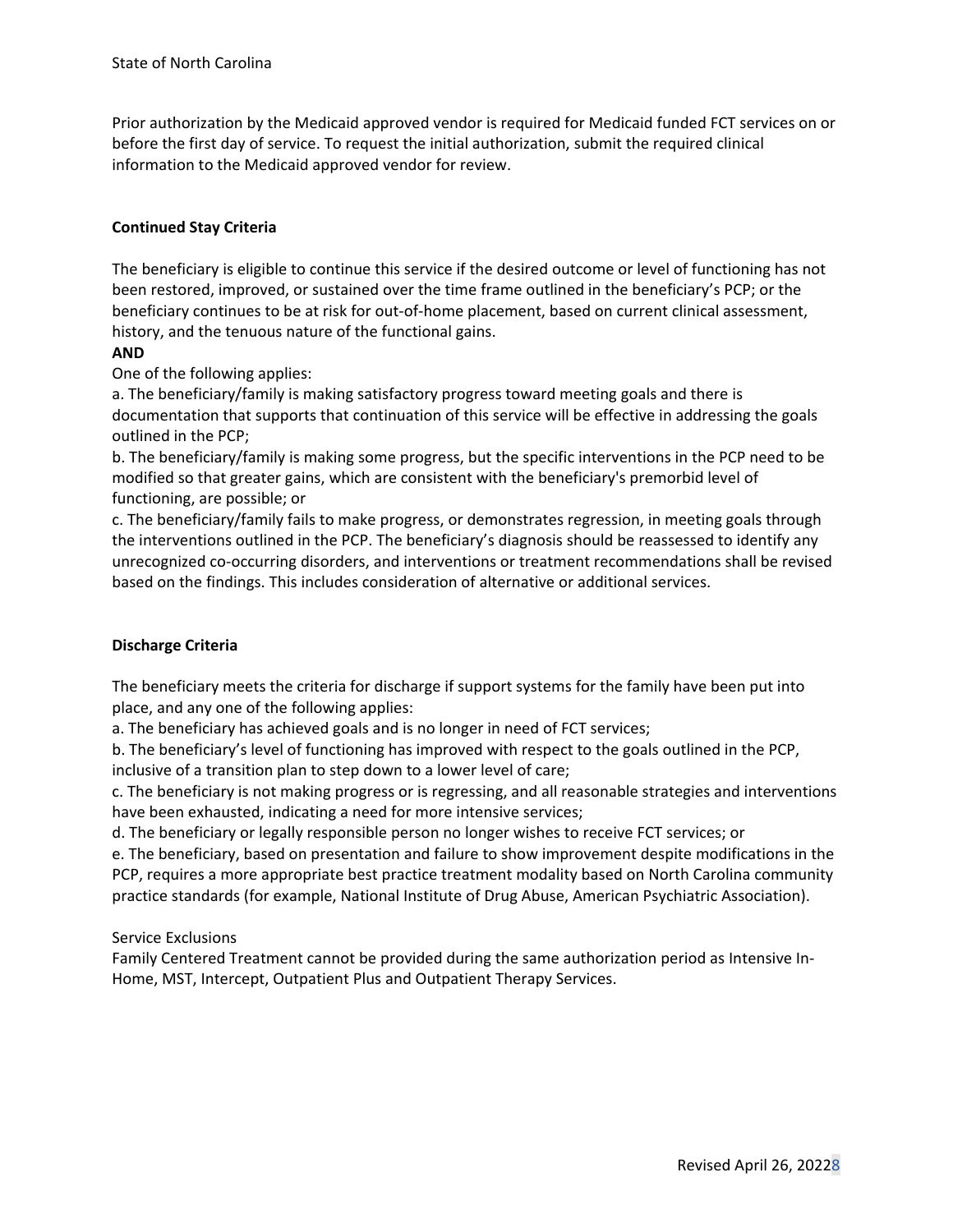## **EPSDT Special Provision**

# **Exception to Policy Limitations for a Medicaid Beneficiary under 21 Years of Age**  *42 U.S.C. § 1396d(r) [1905(r) of the Social Security Act]*

Early and Periodic Screening, Diagnostic, and Treatment (EPSDT) is a federal Medicaid requirement that requires the state Medicaid agency to cover services, products, or procedures for Medicaid beneficiary under 21 years of age if the service is medically necessary health care to correct or ameliorate a defect, physical or mental illness, or a condition [health problem] identified through a screening examination (includes any evaluation by a physician or other licensed Qualified Professional). This means EPSDT covers most of the medical or remedial care a child needs to improve or maintain his or her health in the best condition possible, compensate for a health problem, prevent it from worsening, or prevent the development of additional health problems.

Medically necessary services will be provided in the most economic mode, as long as the treatment made available is similarly efficacious to the service requested by the beneficiary's physician, therapist, or other licensed Qualified Professional; the determination process does not delay the delivery of the needed service; and the determination does not limit the beneficiary's right to a free choice of providers.

EPSDT does not require the state Medicaid agency to provide any service, product or procedure:

- 1) That is unsafe, ineffective, or experimental or investigational.
- 2) That is not medical in nature or not generally recognized as an accepted method of medical practice or treatment.

## *EPSDT and Prior Approval Requirements*

- 1) If the service, product, or procedure requires prior approval, the fact that the beneficiary is under 21 years of age does NOT eliminate the requirement for prior approval.
- 2) IMPORTANT ADDITIONAL INFORMATION about EPSDT and prior approval is found in the *NCTracks Provider Claims and Billing Assistance Guide,* and on the EPSDT provider page. The Web addresses are specified below.

*NCTracks Provider Claims and Billing Assistance Guide*:

https://www.nctracks.nc.gov/content/public/providers/provider-manuals.html EPSDT provider page: http://www.ncdhhs.gov/dma/epsdt/

Service limitations on scope, amount, duration, frequency, location of service, and other specific criteria described in clinical coverage policies may be exceeded or may not apply as long as the provider's documentation shows that the requested service is medically necessary "to correct or ameliorate a defect, physical or mental illness, or a condition" [health problem]; that is, provider documentation shows how the service, product, or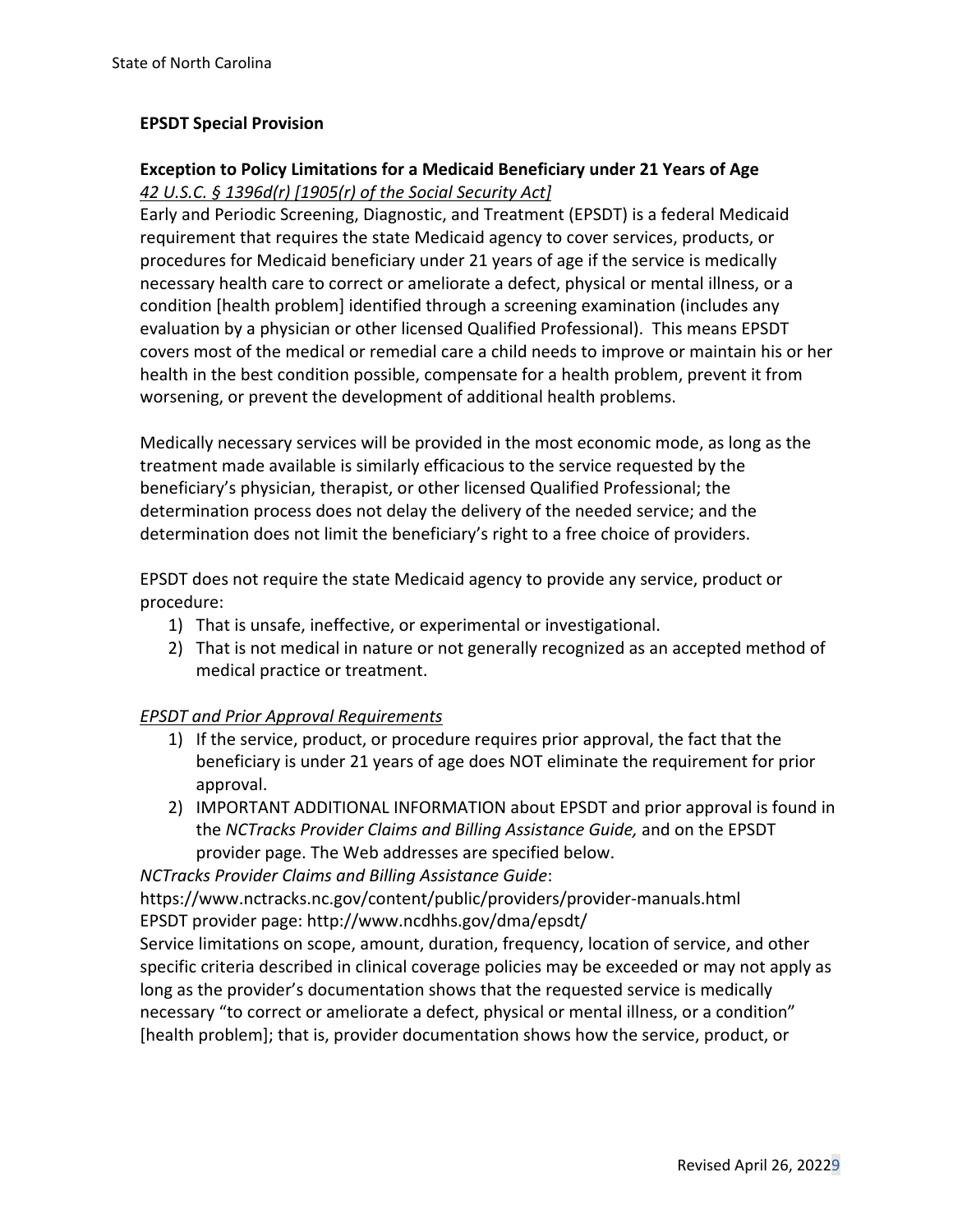procedure meets all EPSDT criteria, including to correct or improve or maintain the beneficiary's health in the best condition possible, compensate for a health problem, prevent it from worsening, or prevent the development of additional health problem.

# **A. Staffing Qualifications, Credentialing Process, and Levels of Supervision Administrative and Clinical) Required:**

## **Provider Requirements**

FCT providers must meet the provider qualification policies, procedures and standards established by the NC Division of Mental Health, Developmental Disabilities and Substance Abuse Services (DMH/DD/SAS), the requirements of 10A N.C.A.C 27G and NC G.S. 122C, and any competencies specified by the NC Division of Medical Assistance (DMA). Provider must be accredited through a national accrediting body or achieve national accreditation within 1 year of contract with the MCO.

In addition, the provider agency must maintain FCT licensure through the FCT Foundation, and all staff must maintain the required certification, which includes all recertification requirements and field observations. The FCT Foundation monitors and tracks staff training and certification development. Upon successful passing grade completion of the three training components including the Wheels of Change on line audio/visual training course, field based practice of the required FCT core skills and field based performance evaluation to assess competency, FCT Foundation will issue certification as an FCT clinician to the staff member.

Provider organizations are required to maintain all other FCT Foundation licensure standards as outlined in a licensure agreement.

Provider organizations must:

- Demonstrate the ability to submit FCT fidelity and adherence documentation for all families in receipt of FCT
- Ensure that a minimum threshold, as set by FCTF Board given stage of implementation, of all active and discharged FCT families have fidelity documentation completed and submitted for *last phase of treatment completed.*
- Ensure that a minimum threshold, as set by FCTF Board given stage of implementation, of all active and discharged FCT families have adherence/dosage documentation completed and submitted for the *last phase of treatment completed.*

## **Staffing Requirements**

- Staff must be licensed or associate licensedbe credentialed as a Qualified Professional.
- All staff, licensed and associate licensed, must be fully certified in FCT within twelve months of their initial hire via the official FCT certification program, Wheels of Change©. Certification is granted through the Family Centered Treatment Foundation (FCT Foundation) when staff pass and show competence in required components.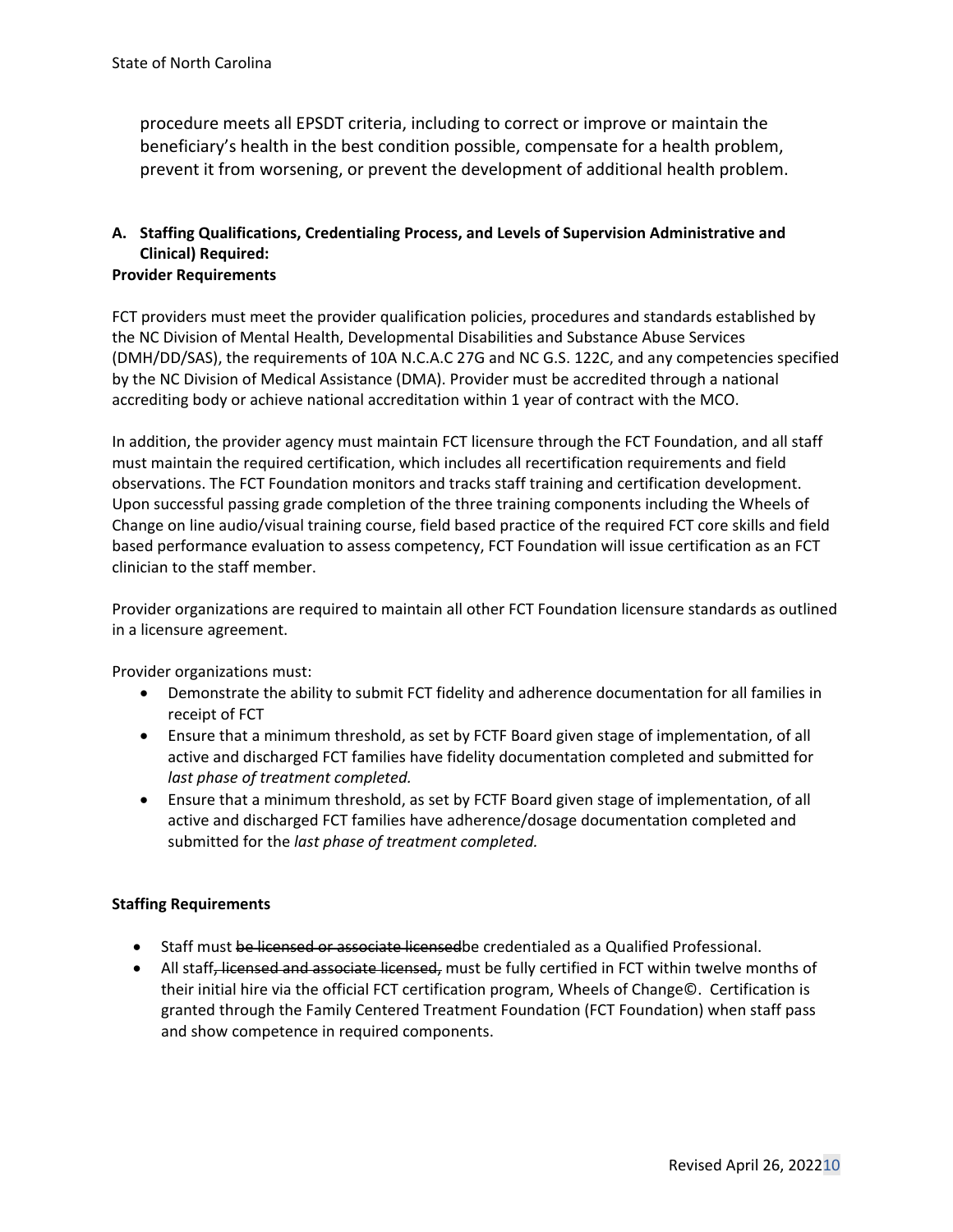- All staff must demonstrate field-based competency in 16 core skills related to the FCT model to complete the full FCT certification process. These field based competencies are completed during direct observations of the Qualified Professional's sessions with clients by a certified FCT Trainer.
- All staff must complete a minimum of 10 hours per year of Continuing Education. This is monitored by the Clinical Director.
- All staff must be recertified in FCT every 2 years.

## **Supervision:**

FCT understands that for effective services to implement and perform to scale, effective supervision is essential. Through rigorous training and oversight, FCT supervisors provide critical key clinical oversight to their teams and with guidance through the FCT Foundation. Both peer and individual supervision is provided as part of the FCT model**.** 

FCT Supervisors must be Associate or fully licensed behavioral health clinicians practicing within the scope of their license.

FCT Supervisors provide supervision of Qualified Professionals and regional office staff. FCT Supervisors are selected based upon credential qualifications, experience, leadership skills, family systems orientation, and team leadership skills.

FCT Qualified Professionals receive multiple hours of supervision per week. This is a combination of peer supervision, individual supervision, as well as field and on call supervision support. FCT expectations dictate that Qualified Professionals should receive no less than two (2) hours of supervision per week, but often average five (5) combination hours or more. Peer supervision occurs in FCT teams which meet no less than weekly for clinical case supervision and oversight. The FCT Supervisor, designated licensed staff members, or other FCT Directors/Trainers provide individual supervision or consult. The FCT Supervisor is available for on-call to each employee and may refer the employee to other FCT Directors/Trainers for consultation. Each supervision session, whether provided in the field, office, or on the phone (on-call), is recorded by the FCT Qualified Professional on a supervision form indicating direction given. The form is signed by the Qualified Professional and person providing the supervision and is then entered into the Qualified Professional's personnel file.

Use of the national recognized best practices family system's case review process (family mapping, intervention, goals and strategies; aka John Edward's MIGS) is utilized and strategies determined are reviewed during the next team meeting. Weekly team meetings are comprised of FCT Supervisor, staff who are FCT certified or are in the process of certification, and the FCT Trainer, where applicable. The mixture of expertise, licensure, certification, and experience at each team meeting provides continuity of care, alternative perspectives on treatment, allows for specialty expertise to be brought in at critical junctures AND focuses highly on effective Qualified Professional *use of self* (process that examines what the Qualified Professionals are bringing into the treatment process themselves). Supervision notes, team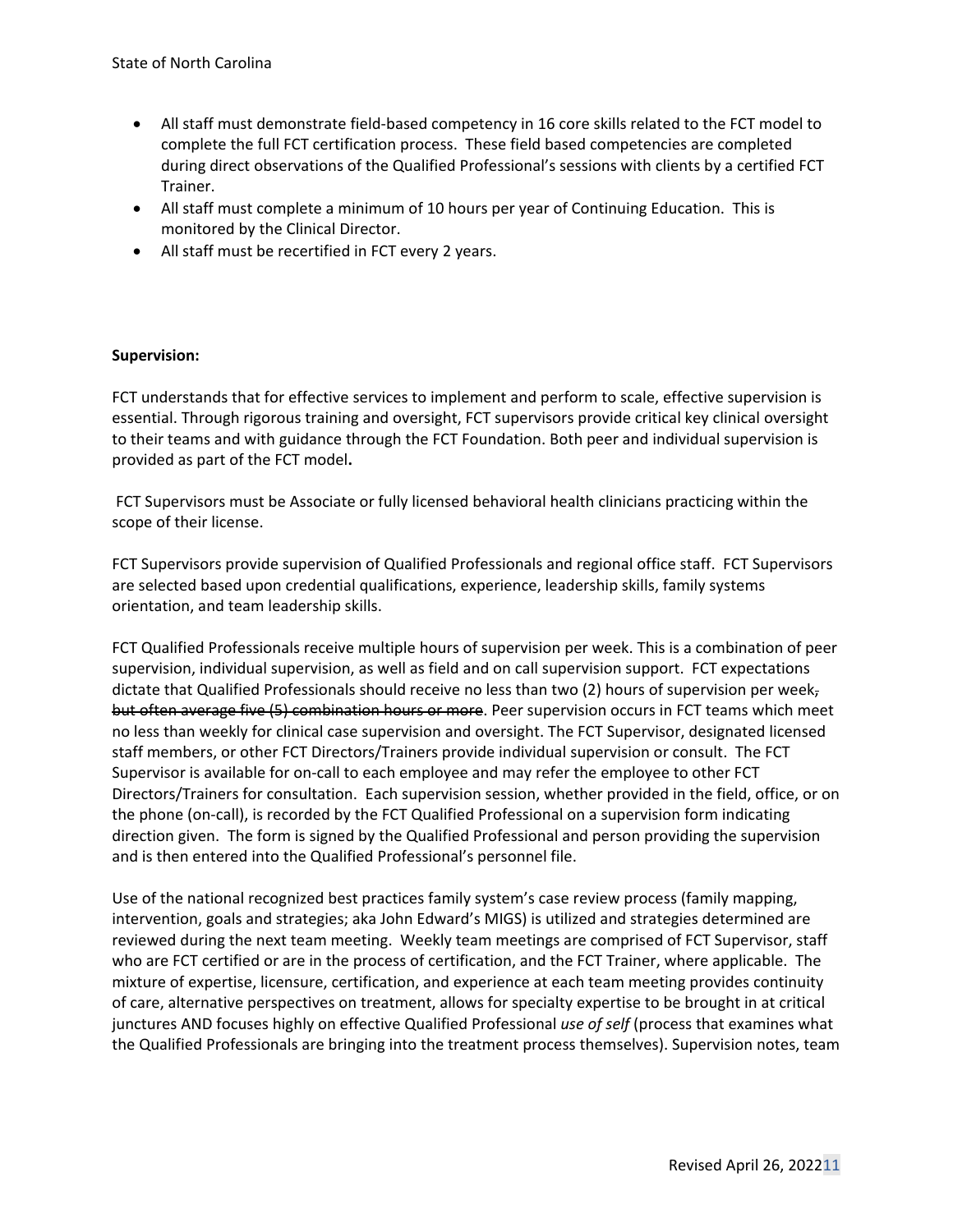meeting minutes and case reviews are tracked and monitored for adherence to the model via the FCT Clinical Practice Team.

It is required that FCT Supervisors undergo their own have completed the FCT Supervision Certification, or are enrolled in the FCT Supervisors course and have a minimum of two years of service delivery of FCT or Licensed/Associated Licensed and a Certified Supervisor in FCT, or are credentialed as a Licensed Professional and enrolled in the FCT Supervisors course.

### **FCT Management and Supervisory Training:**

FCT's management and supervisory components are integral to the model fidelity and client outcomes that are achieved. Therefore, all direct supervisors of frontline staff are required to complete the FCT Supervisory Certification Course which includes an experiential practice-based component. The requirements for the FCT Management and Supervisory Course also include the successful completion of the online training curriculum as well as the assignments associated with each unit. There are eight units in the online curriculum and FCT Supervisor Certification is overseen by the FCT Foundation.

The FCT Supervision curriculum consists of learning key concepts on how to guide staff in delivering each phase of treatment effectively. There are supervisory documents that help guide the process to ensure that supervisors are adhering to and producing high fidelity to the model.

When applicable, FCT Trainers work weekly with FCT Qualified Professionals to ensure adherence to the fidelity of the model and assure quality services with field observation. In addition, the trainers model the skill and provide practice experiences to teach and coach Qualified Professionals. They also observe Qualified Professionals in the field or via videotape to assess competency in the core required FCT skills. FCT Trainers are expected to undergo a specific process, overseen by the FCT Foundation, to verify Trainer status.

## **Family Centered Treatment® Training:**

The FCT certification program, including Wheels of Change©, ensures that each FCT Qualified Professional is trained in the principles of youth-guided, family-driven empowerment and can identify and assess child abuse/neglect, domestic violence, and substance abuse issues, as well as how to assist families affected by past trauma in times of crisis. Wheels of Change© (WOC) is a component of a structured certification process that utilizes the five aspects of training modalities: teaching, observing, performing the required task or skill, being observed with checklists to assess competence, and evaluation. Successful completion results in certification in FCT by the FCT Foundation.

FCT Qualified Professionals undertake and successfully complete an intensive competency-based, standardized training/certification process. This knowledge-based portion of the certification process includes testing of knowledge, audio visual learning, discussion boards, and videos of core skills in practice. FCT staff are trained in direct mental health services, long- and short-term mental health interventions designed to maintain family stability, individual and family assessments, Community-Based Partnerships, Cultural Competency, individual, family, and group counseling, individualized service planning, 24-hour crisis intervention and stabilization, skills training, service coordination and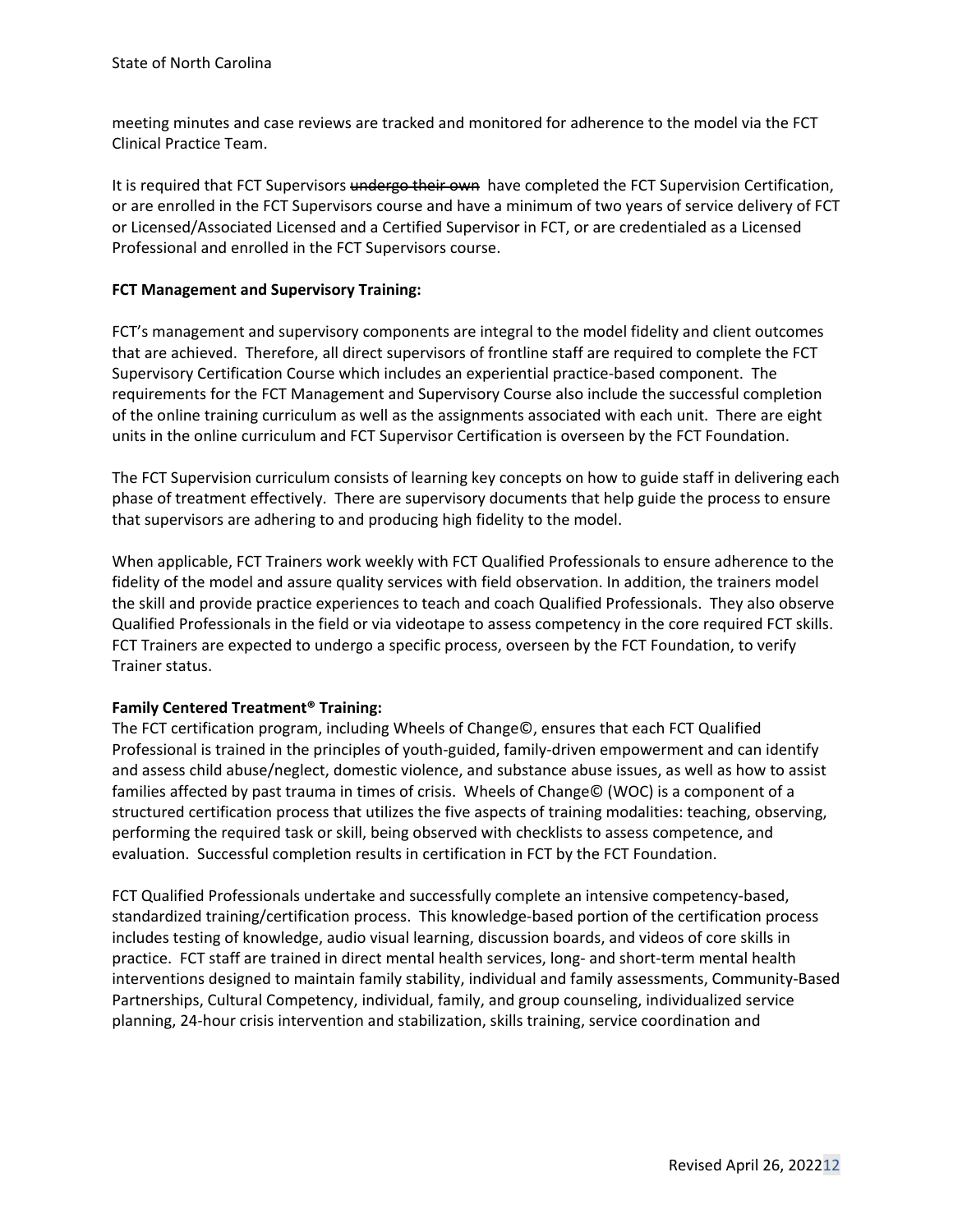monitoring, referrals to community resources, follow-up tracking, and coordination with local stakeholders.

### **Trauma Focused Training:**

Because all families are assessed for trauma at the onset of services, all FCT Qualified Professionals must maintain a level of competency in this area. In order to demonstrate the skills necessary to assess trauma, staff must undergo comprehensive trauma-based training. These skills include recognizing the presence of trauma through interactions and assessment tools and developing personalized interventions to address trauma as identified. The subjects covered in the guided online Trauma Based Training component of the WOC program units include:

- i. Essential Elements of Trauma Treatment (Why do we utilize Trauma Treatment?)
- ii. Trauma Assessments, FCT Trauma Treatment and Creating a New Narrative
- iii. Practical Tools and Implementation

Field-based practice of the required core skills and supervision occurs simultaneously as trainees take the online course.

Additionally, it is best practice to cite and address trauma and trauma impact in safety plans, when/where applicable.

### **B. Unit of Service:**

| <b>Services</b>                                            | rate       | unit of service |
|------------------------------------------------------------|------------|-----------------|
| FCT Service (length of treatment based on family progress) | \$2,800.00 | 30 Days         |
| Outcome Payment 3 months Post Discharge                    | \$600.00   |                 |
| Outcome Payment 6 months Post Discharge                    | \$600.00   |                 |

### **C. Anticipated Units of Service per Person:**

FCT's anticipated length of stay is six months.

Outcome payments three and six months are eligible for FCT recipients who are discharged from episode duration of one to six months.

Eligibility for Outcome Payments dependent upon the following criteria:

No inpatient, Facility Based Crisis admissions No residential Level II or higher from discharge (planned or unplanned) No return to FCT, admission to IIH, MST or Intercept or comparable Adult Services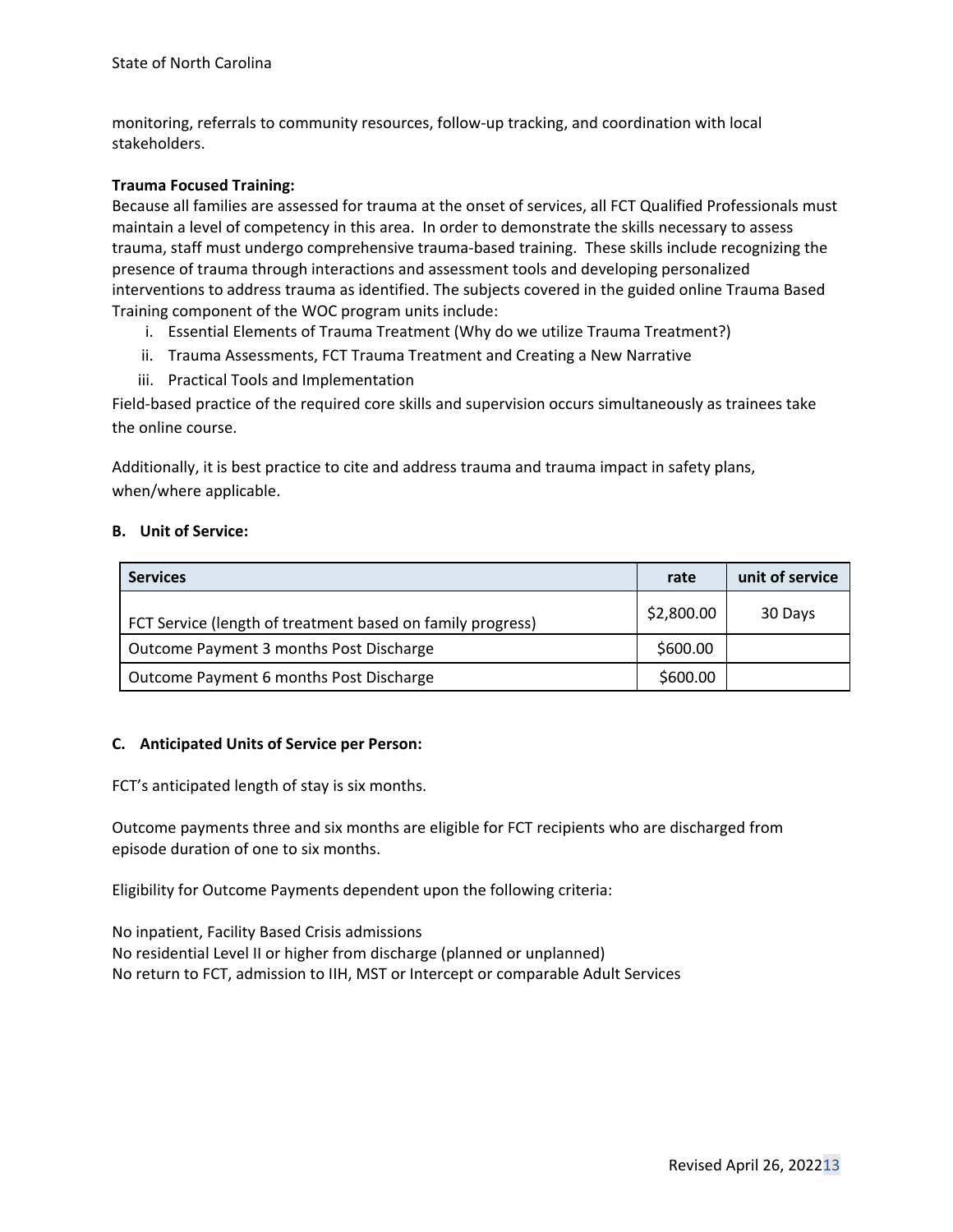### **D. Targeted Length of Service:**

- a. National target standards are 6 months, with the national average at 6.4 months (n=>2,000 families)
- b. It is important to note that in scenarios where reunification or 'unknown' reunification is the objective the national benchmarks for 6 months of service differs. When permanency or reunification is in question additional time to work with the family/caregivers/child is often warranted, extending the treatment time to 9-11 months. The rationale for this is several fold:
	- i. Additional time is often needed to assess safety and permanency needs in the early months
	- ii. Frequently systems (courts) exceed 6 months to make a ruling surrounding permanency
	- iii. The underlying complex dynamics of the systems involved: extreme distrust of the agencies and resistance to intervention and treatment require much longer treatment times for developing trust necessary for effective engagement and adjustments that often occur to the permanency plan.

### **E. Describe why this service is needed and is different than any State Plan or alternative service already defined. If implemented in other states, describe successful outcomes.**

Family Centered Treatment<sup>®</sup> (FCT©) has been a structured, manualized model since 2004, and the model achieved evidence-based status in 2010. FCT is an alternative model to IIH that is grounded in the use of treatment components that are sound and research-based. FCT is comprehensive and designed to address the causes of family system breakdown. The model not only focuses on changing negative behaviors—it also emphasizes the value of positive change so that families are more likely to sustain improvements in family functioning after treatment. FCT Qualified Professionals are available to families 24/7. Attending to strengths, needs, and patterns of interaction while they are happening allows skilled Qualified Professionals to help families create change in the core components of family functioning.

## **10. Cost-Benefit Analysis: Document the cost-effectiveness of this alternative service versus the State Plan services available.**

- In 2013 68% of clients served had a least 1 sibling in the home throughout service delivery, multiplying the impact of Family Centered Treatment. None of the siblings had previous history with FCT service delivery.
	- January to December 2014, 2625 persons were served in IIHS with an average case cost of \$17,105. This represents a \$2843 savings per individual served. Only 47% of youth were reported to have responded positively to IIHS treatment. This cost has reduced in 2016 to \$16,184. If the percentage of youth responding positively to treatment (as predicted by the model) increased to 60% (outcome target of 80%), FCT returns the investment of 1,200.
	- Currently comparing the cost of IIHS, PRTF and Level II TFC, targets of reduction of service and/or increase in outcome, FCT represents significant savings if one six month episode